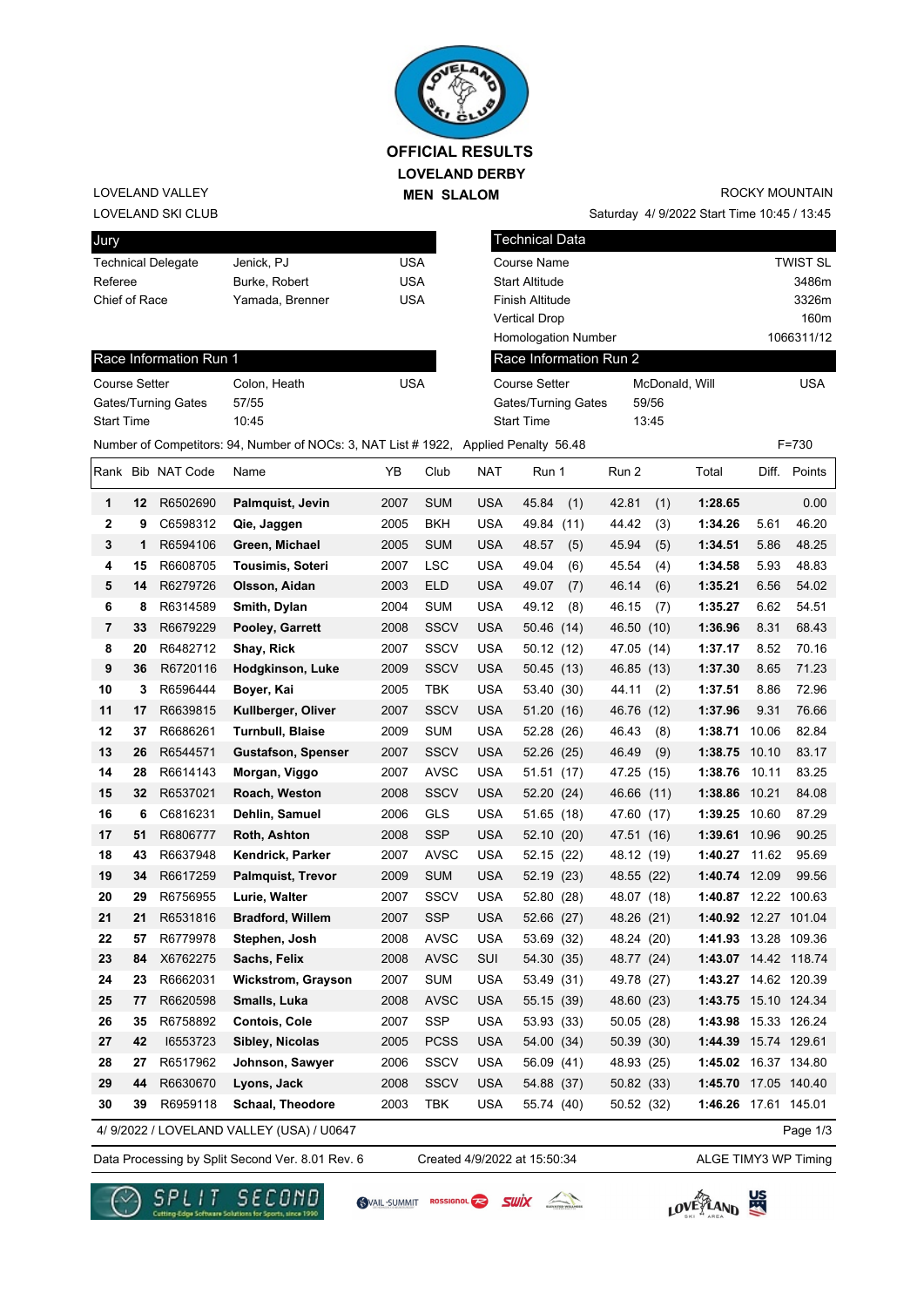## **LOVELAND DERBY MEN SLALOM OFFICIAL RESULTS**

LOVELAND SKI CLUB LOVELAND VALLEY

#### ROCKY MOUNTAIN

Saturday 4/ 9/2022 Start Time 10:45 / 13:45

|    |    | Rank Bib NAT Code | Name                                   | YB   | Club        | NAT        | Run 1            | Run 2       | Total                | Diff. Points |
|----|----|-------------------|----------------------------------------|------|-------------|------------|------------------|-------------|----------------------|--------------|
| 31 | 55 | X6883297          | Rundle, Samuel                         | 2008 | <b>SUM</b>  |            | 55.00 (38)       | 51.67 (35)  | 1:46.67 18.02 148.39 |              |
| 32 | 65 | 16662896          | Warren, Cash                           | 2008 | JHSC        | <b>USA</b> | 57.39 (43)       | 51.67 (35)  | 1:49.06 20.41 168.07 |              |
| 33 | 30 | R6523146          | McLean, Erich                          | 2007 | <b>TBK</b>  | <b>USA</b> | 59.19 (47)       | 51.58 (34)  | 1:50.77 22.12 182.15 |              |
| 34 | 68 | R6775024          | <b>Stokes, James</b>                   | 2008 | <b>AVSC</b> | <b>USA</b> | 57.87 (44)       | 53.90 (40)  | 1:51.77 23.12 190.38 |              |
| 35 | 71 | R6763191          | Stokeld, Salvador                      | 2008 | <b>WPK</b>  | USA        | 59.88 (49)       | 52.47 (38)  | 1:52.35 23.70 195.16 |              |
| 36 | 46 | R6659498          | Sherman, Harrison                      | 2007 | SSP         | <b>USA</b> | 58.23 (46)       | 55.75 (43)  | 1:53.98 25.33 208.58 |              |
| 37 | 58 | R6910058          | McDonald, Jay                          | 2008 | <b>SUM</b>  | <b>USA</b> | 59.55 (48)       | 54.99 (41)  | 1:54.54 25.89 213.19 |              |
| 38 | 62 | R6596384          | Douglas, Mack                          | 2008 | <b>SSCV</b> |            | USA 1:01.37 (52) | 56.35 (46)  | 1:57.72 29.07 239.38 |              |
| 39 | 86 | R6841180          | <b>Burke, Alexander</b>                | 2009 | <b>WPK</b>  |            | USA 1:02.79 (55) | 56.26 (45)  | 1:59.05 30.40 250.33 |              |
| 40 | 83 | R6645410          | Noerdlinger, Zack                      | 2009 | <b>WPK</b>  |            | USA 1:02.44 (54) | 58.01 (48)  | 2:00.45 31.80 261.86 |              |
| 41 | 76 | R7031758          | Plomteux, Pthalo                       | 2009 | <b>SSP</b>  |            | USA 1:05.13 (60) | 58.18 (49)  | 2:03.31 34.66 285.41 |              |
| 42 | 61 | R6782245          | <b>Best, Matthew</b>                   | 2006 | PRC         |            | USA 1:04.68 (58) | 1:00.25(52) | 2:04.93 36.28 298.75 |              |
| 43 | 60 | R6740077          | Gjertson, Cole                         | 2006 | <b>LSC</b>  |            | USA 1:04.43 (57) | 1:02.29(53) | 2:06.72 38.07 313.49 |              |
| 44 | 78 | R6594013          | <b>Ambory, Austin</b>                  | 2006 | ELD         |            | USA 1:07.41 (62) | 1:04.41(57) | 2:11.82 43.17 355.49 |              |
| 45 | 79 | R6905493          | <b>Isaacs, Anton</b>                   | 2009 | <b>SSCV</b> |            | USA 1:09.34 (64) | 1:03.87(56) | 2:13.21 44.56 366.94 |              |
| 46 | 66 | R6910068          | <b>McDonald, John</b>                  | 2008 | <b>SUM</b>  |            | USA 1:14.66 (70) | 59.02 (51)  | 2:13.68 45.03 370.81 |              |
| 47 | 93 | R6973479          | Mushovic, Levi                         | 2008 | ELD         |            | USA 1:10.99 (65) | 1:05.97(58) | 2:16.96 48.31 397.82 |              |
| 48 | 80 | R6834888          | Vader, Paul                            | 2008 | <b>WPK</b>  |            | USA 1:14.28 (68) | 1:09.66(60) | 2:23.94 55.29 455.29 |              |
| 49 | 87 | R6771000          | <b>Applequist, August</b>              | 2009 | <b>WPK</b>  |            | USA 1:15.38 (71) | 1:09.19(59) | 2:24.57 55.92 460.48 |              |
|    |    |                   |                                        |      |             |            |                  |             |                      |              |
|    |    |                   | NOT PERMITTED TO START 1st RUN         |      |             |            |                  |             |                      |              |
|    |    |                   |                                        |      |             |            |                  |             |                      |              |
|    |    |                   | DID NOT START 1st RUN: 5 competitors   |      |             |            |                  |             |                      |              |
|    | 73 | R6808476          | Cook, Liam                             | 2009 | <b>LSC</b>  | <b>USA</b> |                  |             |                      |              |
|    | 69 | R6838450          | Walker, Wilson                         | 2009 | <b>SSP</b>  | <b>USA</b> |                  |             |                      |              |
|    | 49 | R6753660          | Inglis, Christopher                    | 2006 | <b>SSP</b>  | <b>USA</b> |                  |             |                      |              |
|    | 45 | R6830335          | Gibson, Dietze                         | 2007 | SSP         | <b>USA</b> |                  |             |                      |              |
|    | 10 | R6535291          | Strickler, Erik                        | 2006 | SSCV        | <b>USA</b> |                  |             |                      |              |
|    |    |                   |                                        |      |             |            |                  |             |                      |              |
|    |    |                   | DID NOT FINISH 1st RUN: 17 competitors |      |             |            |                  |             |                      |              |
|    | 90 | R6808648          | Zukosky, Zachary                       | 2009 | <b>SSP</b>  | USA        |                  | 1:25.89(61) |                      |              |
|    | 89 | R6962647          | Iwersen, Van                           | 2008 | ELD         | USA        |                  | 1:03.48(55) |                      |              |
|    | 82 | R6835545          | Guziur, Alek                           | 2008 | <b>WPK</b>  | <b>USA</b> |                  | 53.87 (39)  |                      |              |
|    | 81 | R6838879          | <b>Biglow, Schuyler</b>                | 2009 | SSP         | <b>USA</b> |                  | 58.80 (50)  |                      |              |

4/ 9/2022 / LOVELAND VALLEY (USA) / U0647

 **22** C6668443 **Galloway, Bradyn** 2007 NNR USA

Created 4/9/2022 at 15:50:34

 R7071538 **Granshaw, Trent** 2008 SUM USA 1:03.07 (54) R6635771 **Edelmann, Ryan** 2008 SSCV USA 52.41 (37) R6753000 **Green, Aaron** 2009 SUM USA 55.30 (42) R6875801 **Kirkham, Blake** 2008 SSCV USA DNF R6765530 **Peirce, Carter** 2008 SSCV USA DNF R6949080 **Wick, Connor** 2008 SSCV USA 50.49 (31) R6661744 **Mcbride, Henry** 2008 SSCV USA DNF R6639049 **Meltz, Zach** 2007 SSCV USA 57.22 (47) R6716155 **Hristov, Gavin** 2008 SSCV USA 55.84 (44) R6645402 **Noerdlinger, Alex** 2007 WPK USA 50.08 (29)

Data Processing by Split Second Ver. 8.01 Rev. 6 Created 4/9/2022 at 15:50:34 ALGE TIMY3 WP Timing

Page 2/3